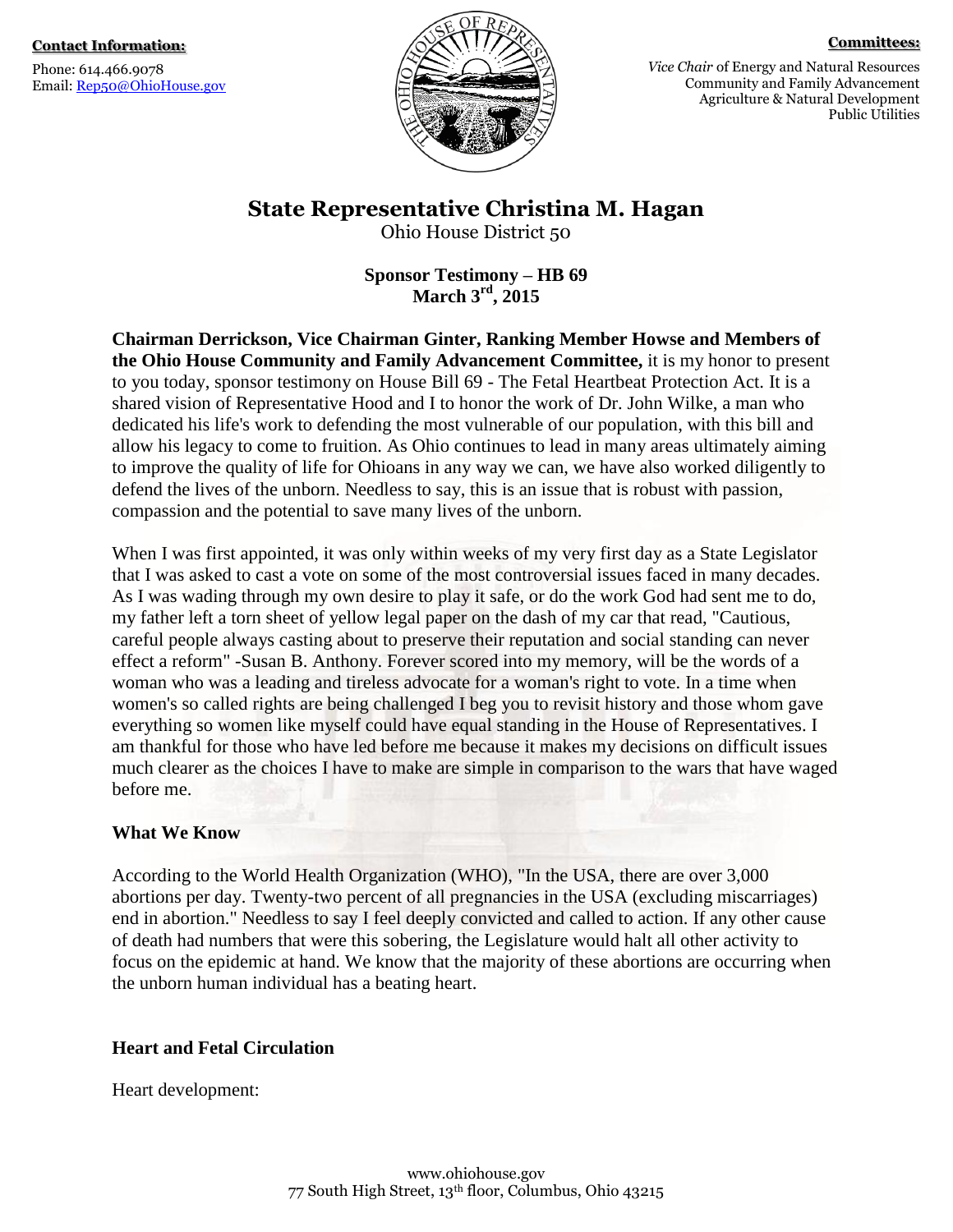Phone: 614.466.9078 Email: [Rep50@OhioHouse.gov](mailto:Rep50@OhioHouse.gov)



**Committees:**

*Vice Chair* of Energy and Natural Resources Community and Family Advancement Agriculture & Natural Development Public Utilities

**State Representative Christina M. Hagan**

Ohio House District 50

The heart rises from a little group of special cells located in the embryological region which will become the chest. During the first four weeks of pregnancy these cells grow until they form a tube called the primitive heart tube. It is constituted of four segments: the seno-atrium which forms the atria, the primitive ventricle which forms the left ventricle, the heart bulb which forms the right ventricle and the truncus arteriosus which forms the aorta and the pulmonary artery. In the primitive heart tube the blood arrives in the senoatrium, travel through the tube and go out through the truncus arteriosus.

During the next step the primitive heart tube coils up in a handle giving two atria and two ventricles. The right atrium connects to right ventricle through the tricuspid valve; left atrium connects to the left ventricle through the mitral valve. Contemporaneously are formed the atrial and the ventricular septum. The truncus arteriosus branches into aorta and pulmonary artery which connect respectively to the left and right ventricle. At ten weeks the heart is completely formed and functional and during the rest of the pregnancy it will grow to supply the demand of developing fetus.

Starting at week 5 the fetal heart will accelerate at a rate of 3.3 beats per day for the next month.

The fetal heart begins to beat at approximately the same rate as the mothers, which is 80 to 85 bpm. Below illustrates the approximate fetal heart rate for weeks 5 to 9, assuming a starting rate of 80

Week 5 starts at 80 and ends at 103 bpm

Week 6 starts at 103 and ends at 126 bpm

Week 7 starts at 126 and ends at 149 bpm

Week 8 starts at 149 and ends at 172 bpm

At week 9 the fetal heartbeat tends to beat within a range of 155 to 195 bpm.

The fetal heart rate will begin to decrease and generally will fall within the range of 120 to 160 bpm by week 12.

Resource: Article "SEX, HEART RATE, and AGE" at [http://www.obgyn.net](http://www.obgyn.net/)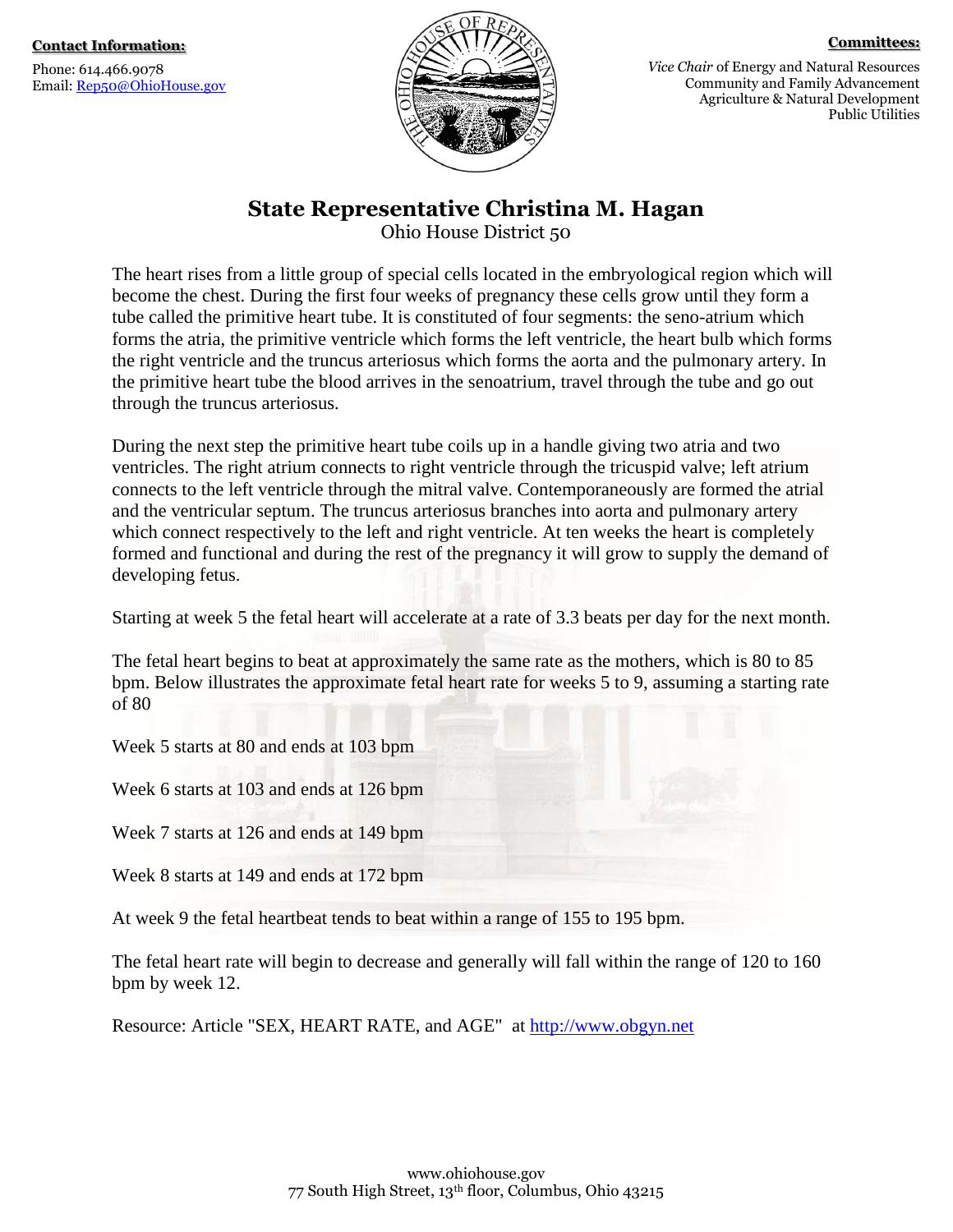Phone: 614.466.9078 Email: [Rep50@OhioHouse.gov](mailto:Rep50@OhioHouse.gov)



#### **Committees:**

*Vice Chair* of Energy and Natural Resources Community and Family Advancement Agriculture & Natural Development Public Utilities

### **State Representative Christina M. Hagan**

Ohio House District 50

#### **When Does Life Begin?**

Biology is crystal clear that at the moment of conception (also known as fertilization), a unique organism comes into existence. Since this new life possesses human DNA and is the offspring of human parents, it can legitimately only be described as human life.

Since there can be no question that human zygotes, embryos and fetuses are alive, some have attempted to claim that human beings are not "persons," until some threshold is crossed, such as viability, the capacity to feel pain, birth, or even the first year after birth. The merits of such notions can be debated, but it should be clear that they are not based on science but rather on ideology, philosophy or belief.

As far as observable science is concerned, human life begins at conception. What happens at the moment of conception?

At the moment of conception, a male sperm unites with a female ovum. The single-celled entity formed by the sperm and oocyte (egg) is known as a zygote.

At conception, the zygote has 23 pairs of chromosomes and approximately 50,000 genes from each parent, which combine to determine all of one's physical characteristics, including sex, facial features, body type, and color of hair, eyes, and skin.

**Today the opposition will try to reduce the understanding of the child in the womb to be that of a cluster of cells or "tissue" we know this to be scientifically inadequate, lets premise this discussion with an understanding of what actually occurs:** What are the various stages of development in the womb?

Many stages of prenatal development can be identified, especially in the early days and weeks of life when change takes place at an extremely rapid pace. The following are the primary stages:

Zygote—A single-celled human being from the moment of conception until the first cell division Blastocyst—A human being possessing 40 to 150 cells in the shape of a tiny ball; the placenta will develop from the outer cells, while the body develops from the inner cells. Embryo—A human being from the time of the first cell division up until approximately the eighth week of life Fetus—A human being from about the eighth week of life up until birth

To this list of stages of human development we might also add newborn, infant, toddler, child, adolescent, adult and senior—the continuum of human life which begins with conception. It is important to understand this is indeed a continuum, it is scientifically grounded that of the 45 generations of cell divisions before adulthood, 41 have already taken place in the womb.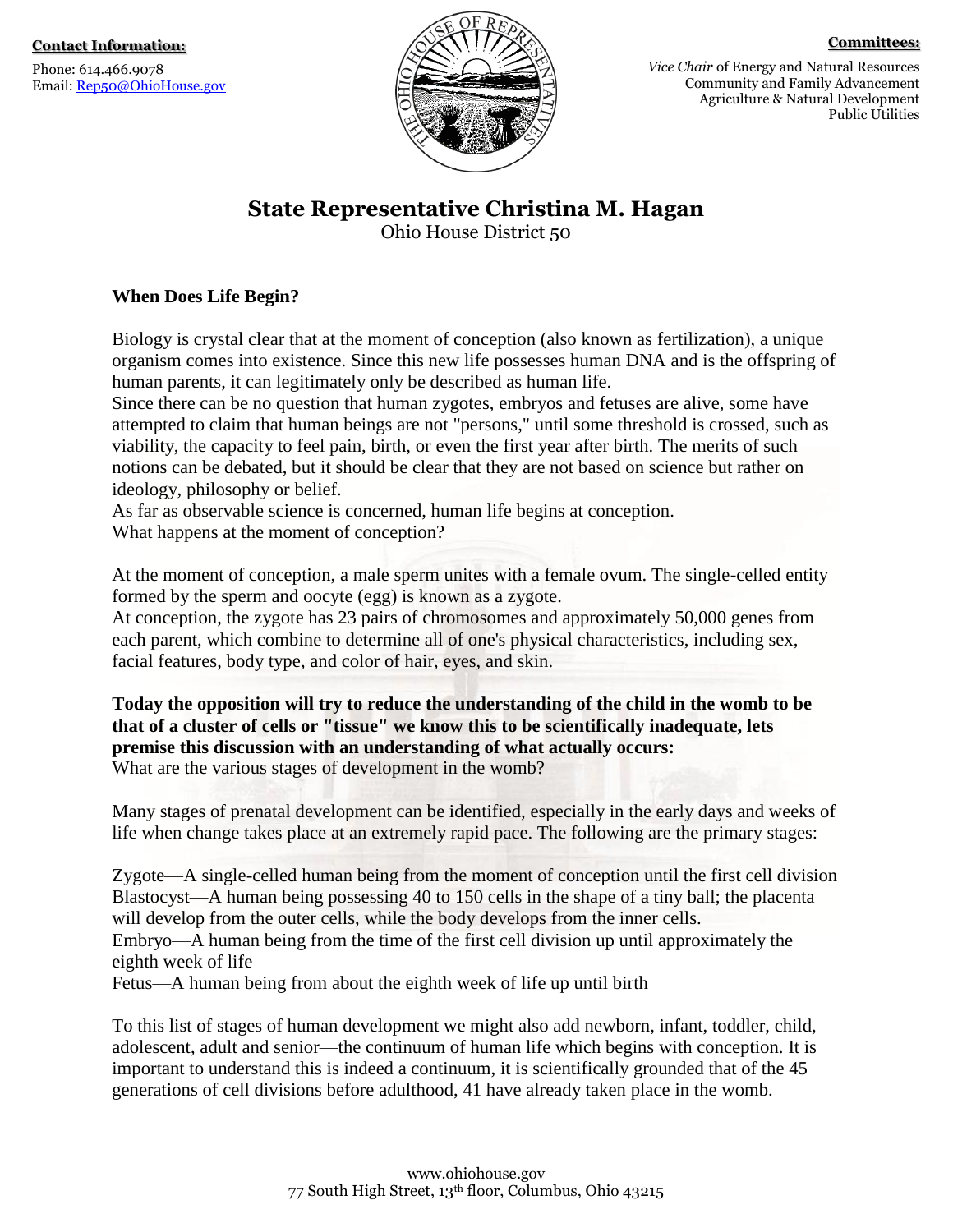Phone: 614.466.9078 Email: [Rep50@OhioHouse.gov](mailto:Rep50@OhioHouse.gov)



**Committees:**

*Vice Chair* of Energy and Natural Resources Community and Family Advancement Agriculture & Natural Development Public Utilities

**State Representative Christina M. Hagan**

Ohio House District 50

**Some will say we can not identify when human life begins in the womb, albeit contrary to scientific evidence of life and unique DNA being created at the point of conception. We will hear that women decide when the child in the womb becomes life and that the state has no business or no interest in protecting such life:** This is as ludicrous as suggesting a senior citizen is a toddler in the continuum of life because we now have to care for their needs more closely, they are seniors because they are, not because we feel they are something different. It is also a State responsibility to care for it's most vulnerable populations. We hear from the Governor very loudly that we need to take care of those who are impoverished, who suffer mental illness, who might need a hand up until they can stand on their own. I can't think of a population of Ohioans who are more underserved than those waiting to experience their Godgiven life, this may just be the most important and fundamental role of Government to defend the least of thee from injustices. If you disagree that this is the role of the Government, I would ask you very directly if you believe we should go back in time and reverse decisions that were made by the very same function of our three tiered Government, the Supreme Court, that expanded protection to the unborn - during the partial birth abortion ban- a practice that now is unthinkable by the American people but was occurring on demand with no ability to regulate previous to the Supreme Court agreeing that such barbaric practices of killing an unborn or half born child by stabbing an instrument inside the child's neck and suctioning out it's brains - allowing it's fullterm body to go limp and head to collapse? I believe you would not want this to be legal in the United States. I would then beg the question, why is tearing a child apart outside of the womb more acceptable when done inside the womb? We are now leaning towards legislation to protect the unborn at the point when we understand they may experience pain, I support this effort whole-heartedly. However, again I believe the question remains, what if we are wrong? If we believe this child may or may not feel pain, how could we ever error on the side that they may not feel pain previous to such defined point. I will tell you what we know for certain, that he/or she has a beating heart, if the unborn child has a beating heart, how can we be the one's who allow that beating heart to be stopped? We know that a heart is pumping and we continue to pretend that this child has no independent qualities of the mother. In fact this is not a 1 person plus a doctor equation. This is at very least, a 2 person equation previous to ever consulting with a doctor, not even accounting for the father that may very much want to be included in such life altering decision dictating the fate of the mother and their child. If this is about a woman and her body, then it is interesting that she only during pregnancy has 2 heads, 4 hands, 4 feet, etc., you get the picture.

### **"Safe, legal and rare." "We all want to reduce the number of abortions."**

I can't think of one person who disagrees with those commonly used statements. In fact it was President Bill Clinton who coined the term "Safe, legal and rare", We have clung to it ever since.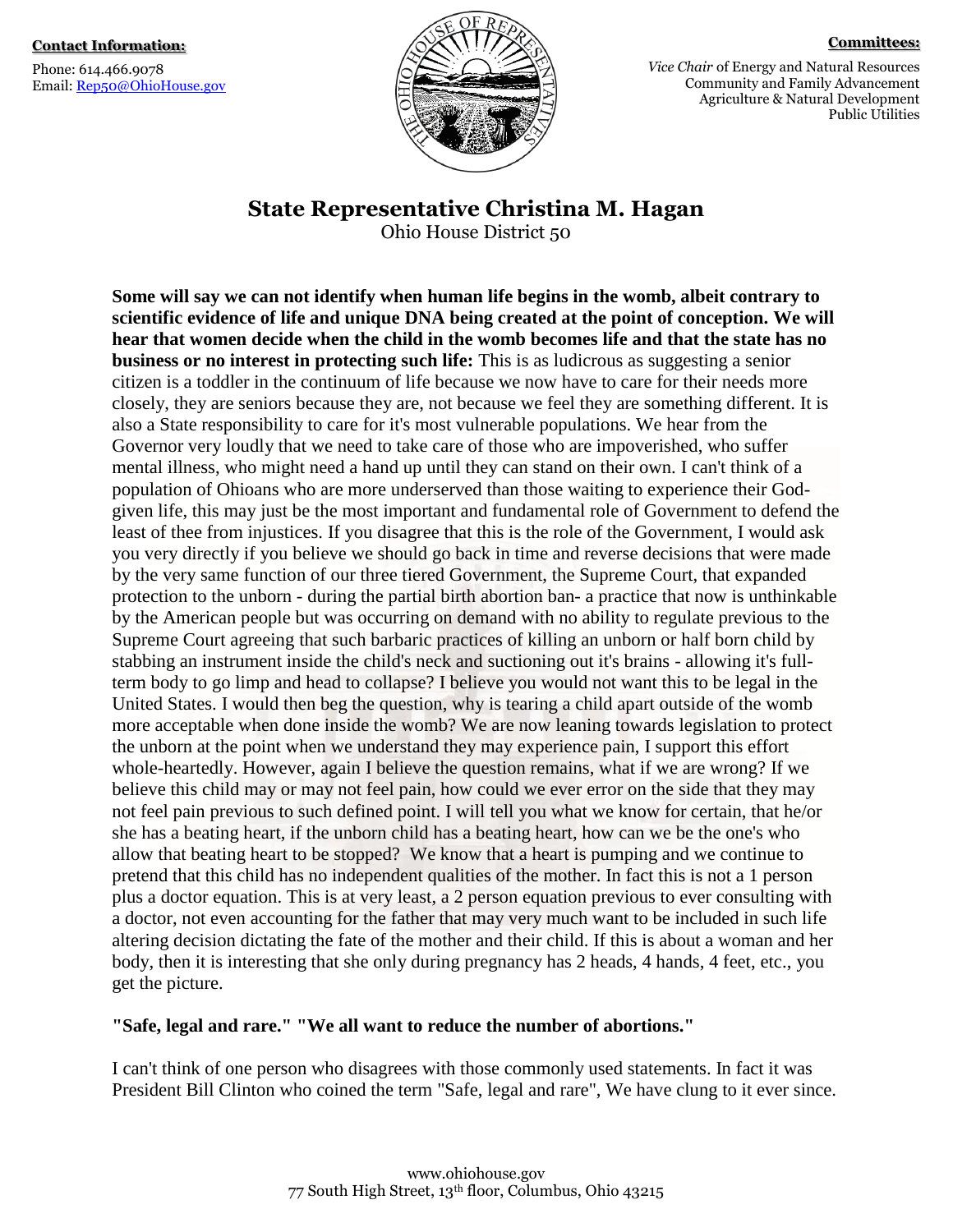Phone: 614.466.9078 Email: [Rep50@OhioHouse.gov](mailto:Rep50@OhioHouse.gov)



**Committees:**

*Vice Chair* of Energy and Natural Resources Community and Family Advancement Agriculture & Natural Development Public Utilities

# **State Representative Christina M. Hagan**

Ohio House District 50

I have heard my peers on the opposite side of the argument say to me during former testimony that, "we all want to reduce abortion" as a premise to their question in opposition of moving in that direction. So, even those who are vigorously pro-choice want to reduce this practice. If this practice of abortion is perfectly legal, safe, does no harm to the woman and the unborn are not human beings, why do we want to reduce it? I too am vigorously pro-choice and pro-woman. I believe we should be able to do any job our male counterpart can do, I believe we deserve the right to choose our level of education, our marital status, what purchases we want to make, how we want to help others, if we should run for office, where we want to live, how we want to conduct ourselves, I too believe in and promote choices that lift women up. The fact is that some choices are wrong, killing human beings because they are in the way of something we want: career, social status, educational goals... This is a serious moral wrong if they are human beings, if they are not human beings then why should the vision of all be to reduce this perfectly "safe and legal procedure"? Why should we keep it rare? The truth be told, abortion is a very skillfully marketed product sold to a very frightened person in crisis. Women buy this product because we have culturally embraced abortion as a "women's healthcare procedure" only sharing half the story. We, Us women, buy this product expecting it to fix our woes and all too many women find it incredibly defective. Women who are left medically harmed, mentally bruised or spiritually broken are seldom brought into the equation and considered when we as American people continue to choose convenience and status quo over caring for the lives of women and children. Many female patients have testified and shared their experiences with abortion yet have had their voice silenced because they happen to be against this very life altering procedure.

#### **While testifying today as a female member of the Ohio State Legislature I want to address the so called "War on Women".**

Myth: abortion is the leading issue of many women's health issues, as if similar to breast cancer and endometriosis or other challenges unique to women. Those who oppose abortion, including women like me, are now labeled as people who oppose women's health care. This couldn't be further from the truth. In fact this laudable marketing could not be more insulting to women who have suffered through such occurrences and stand firmly on the pro-life side of this discussion. For pro-life people, abortion is not, first and foremost, a women's health issue. It is a human rights issue. At stake is much more than touted in these press conferences, at stake is our commitment to cherishing and protecting human life at all stages of development. As a woman who has held the hand of her best friend during a teen pregnancy, slept in the hospital overnight with her, offered resources when necessary, as a woman who has stood with another dear friend in assisting to raise money to battle her breast cancer, marched among the masses to battle women's health issues, as the granddaughter of a woman who lost her breast to cancer, and central to this particular legislation, many post-abortive women have cried to me in my office at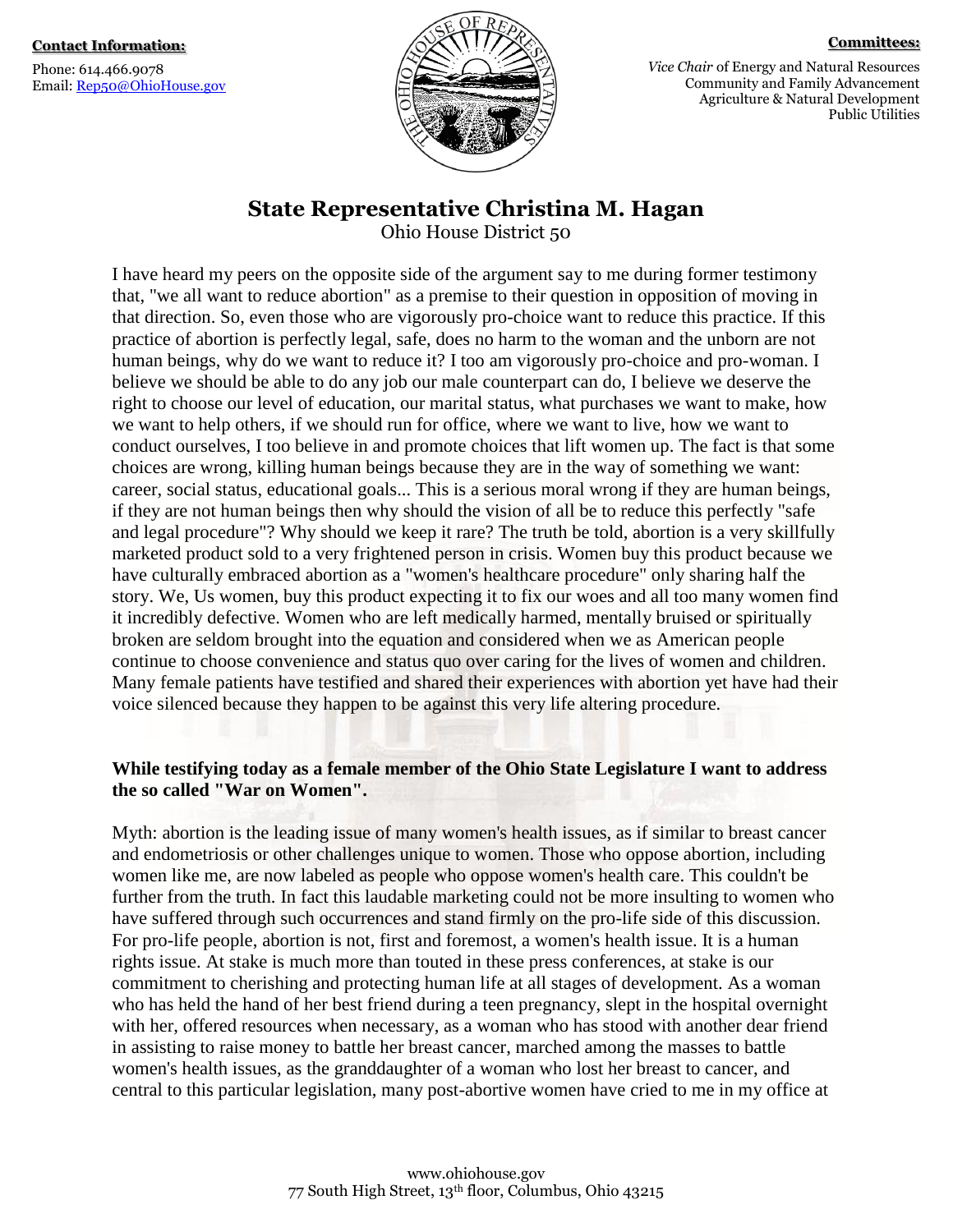Phone: 614.466.9078 Email: [Rep50@OhioHouse.gov](mailto:Rep50@OhioHouse.gov)



**Committees:**

*Vice Chair* of Energy and Natural Resources Community and Family Advancement Agriculture & Natural Development Public Utilities

## **State Representative Christina M. Hagan**

Ohio House District 50

my desk to carry this bill for women. I have empathy and love for women that can not be stripped from me by the empty campaign slogan of those who profit from this hollowing of human life. I am a strong woman who loves and cares for other women; I will not allow women to be put into such disrespectful terms. It was only five years ago, just a year before this particular legislation was launched in Ohio that the Economist Magazine featured a cover story in 2010 titled, "The War on Baby Girls" : Gendercide. When should we start caring for women? It is also important to note the disproportionate amount of abortions that occur in our minority populations in America. Alveeda King, niece of Martin Luther King Jr has said that, "Abortion is the white supremacist's best friend.", pointing to the fact that Black and Latinos represent 25% of our population but account for 59% of all abortions. Abortion clinics are largely concentrated in inner-city areas where the largest numbers of minorities live. Fortunately Pregnancy Resource Centers are wide-spread across the State. It is sadly true that through our abortion industry creating smug campaigns pitting women against life and embracing a culture of abortion and death, during this process we are chipping away at our very own humanity.

### **Some may claim that the fetal heartbeat protection act goes too far, that it will not be constitutionally sound and will set the movement of protecting the unborn back several decades. Thank you for allowing me to speak to such opinions:**

Some have said, if you are truly pro-life you would introduce legislation to protect the child at the point of conception: yet in the same breath have said this measure goes too far. The response is simple, I will work to defend and expand protection to the unborn child in any and all ways possible. These notions are not in competition with one another but aimed at achieving the same goal. I will support the fetal pain bill as quickly as I have supported the post-viability ban and all other pro-life measures we have achieved through this great Legislature. The heartbeat bill is most important because this bill will change the terms of the debate in the Supreme Court's own language and that progress will lead to vast lifesaving measures across the Nation. Many who suggest this bill goes to far and succinctly debate we should be protecting from the point of conception are also quickly jumping on board with a bill aimed at protecting children around the 20 week mark. In my opinion this is equivocally the same motion at a different degree of development thus making the argument invalid.

Some have printed; some have verbalized the fetal heartbeat protection act to be unconstitutional. This bill has been written by some of the most brilliant minds in the pro-life movement alongside lifelong constitutional attorneys. In fact: in, "Issues in Law and Medicine" Gregory J. Roden J.D. noted a shift from Gonzales v. Carhart, he now says indicates that "a heartbeat approach will work". He bases that opinion on the following: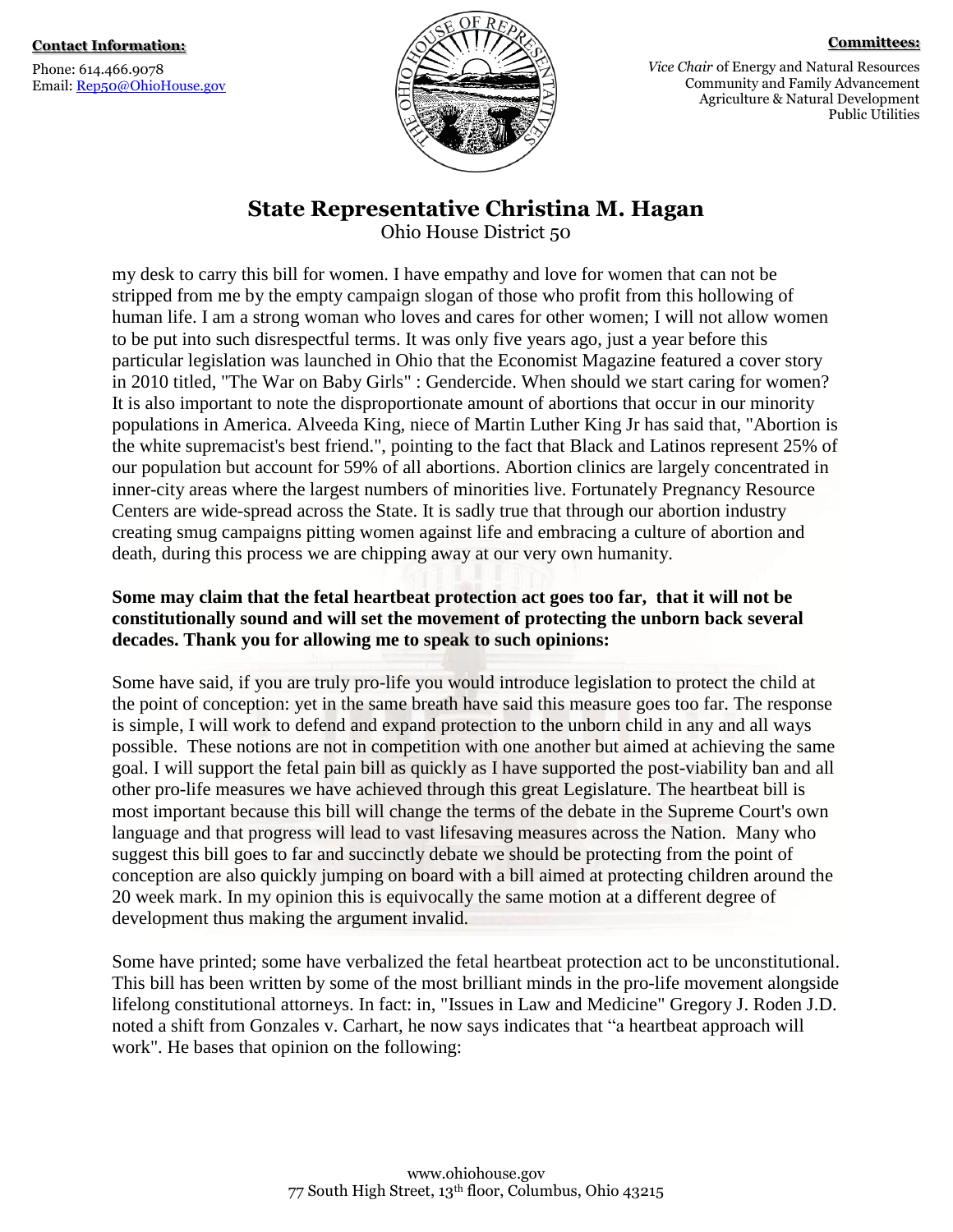Phone: 614.466.9078 Email: [Rep50@OhioHouse.gov](mailto:Rep50@OhioHouse.gov)



**Committees:**

*Vice Chair* of Energy and Natural Resources Community and Family Advancement Agriculture & Natural Development Public Utilities

### **State Representative Christina M. Hagan**

Ohio House District 50

Given the courts previous strict adherence to the term "potential life" and synonymous expressions, (310) the plain language in Gonzales affirming the actual life of the unborn child is startling. So too is the declaration that this is no longer a contested issue. Said agreement was reached about in a lower court decision leading up to Gonzales, Planned Parenthood Federation v. Ashcroft. (311)There, The United States District Court for the Northern District of California, in it's findings of fact, made this definitive statement, "The fetus may still have a detectable heartbeat or pulsating umbilical cord when the uterine evacuation begins in any D&E or induction, and may be considered a 'living fetus'"(312) The Supreme Court accepted these findings noting that the parties in Planned Parenthood Federation agreed that that conclusion. (313) Consequently, the Supreme Court has now again embraced the idea that there does exist medical evidence which allows a court to make a finding of fact that life exists in the womb. Ergo, the procedure implicit in any plea of pregnancy are no longer in conflict with the Supreme Court abortion jurisprudence.

Roden explained four decades of cases that viewed the child in the womb as "potential life" three pages and 34 years of court citations, which were provided to the Health Committee. But in Gonzales v. Carhart, for the first time, the Supreme Court admitted as a finding of fact that not a "potentially living" fetus, but a "**living** fetus" is recognized from the time of a, **"**DETECTABLE HEARTBEAT". Not only is this a finding of fact, it is an undisputed finding of fact. Even those in favor of legal abortion on demand agreed with this fact, now recognized for the first time since 1973, by the United States Supreme Court. That is why the time is right, in order to expand protection to the unborn, we must ask for it. This bill was designed specifically based off of court precedence and is aimed at the court's own findings as a direct intention to change the debate based off of their own language. There has never been a better time than now to push the discussion of the State's interest to expand legal protection for the unborn child.

For those who claim this legislation will set the movement back this piece of legislation does not make any progress vulnerable, no more so than any other pro-life measure ever has. To address such concerns this particular legislation has even included a severability clause to protect all other existing pro-life laws from being reversed. If we were intimidated by a challenge, we wouldn't pass any pro-life legislation since all of our gains in protecting the unborn have been challenged to some extent. As Legislator's we can not act in fear or concern of what may or may not occur if our legislation reaches the courts, we must always do and enact what we know to be right. The Supreme Court in 2000 struck down the Partial Birth Abortion ban and in 2007 it upheld it, and for the first time since 1973 a brutal method of abortion was outlawed. That victory was achieved by an Ohio law that the court struck down initially. In 1995 when Ohio Passed the first ban on Partial Birth Abortion, the same arguments we are having today were had then. Legislators don't swear to an oath to uphold Roe v. Wade, we swear to uphold and defend our great Constitution. Our Constitution contains the 14th Amendment which says," nor shall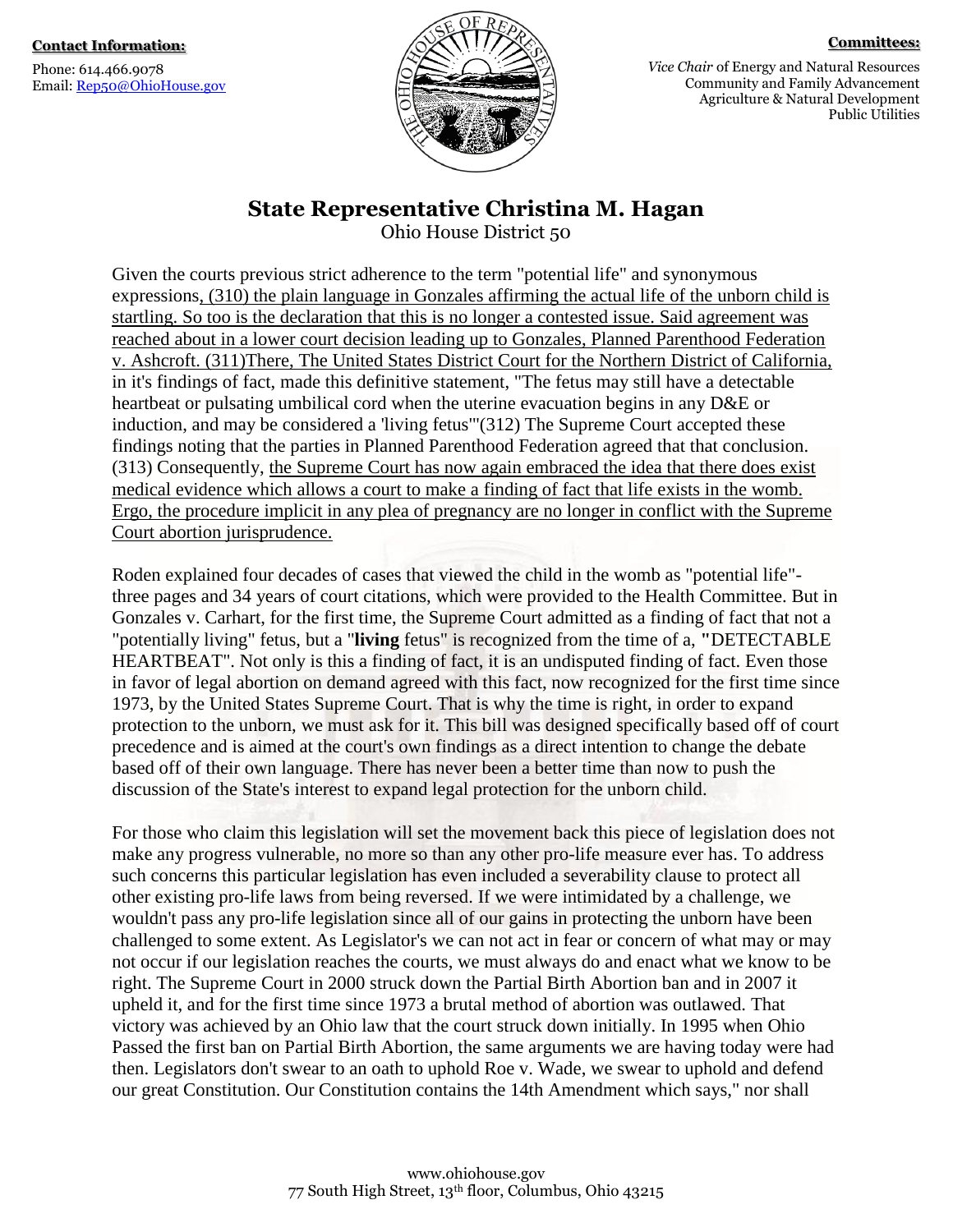Phone: 614.466.9078 Email: [Rep50@OhioHouse.gov](mailto:Rep50@OhioHouse.gov)



**Committees:**

*Vice Chair* of Energy and Natural Resources Community and Family Advancement Agriculture & Natural Development Public Utilities

## **State Representative Christina M. Hagan**

Ohio House District 50

any State deprive any person of life, liberty or property without due process of law; nor deny to any person within its jurisdiction the equal protections of the law. This bill has a chance with the current court to change the law, for it is based on current Supreme Court doctrine. There are many variables, but what is known is that we have an opportunity to expand protection of unborn life in a very meaningful way to an unborn human individual whose heart is beating and detectable.

**All legislators have a shared vision of reducing abortions. This legislation is the catalyst for advancing that very cause. It is not only the vision of this legislative body but the vision of the women who have experienced the act.** Study findings indicate that most women would have preferred to have had their abortions earlier than they did; this was understandably more common for women later in pregnancy. According to the Research Division of The Guttmacher Institute in a 2006 study on timing of steps and reasons for delays in obtaining abortions in the United States, "Findings suggest that once women suspect pregnancy, most of them who seek an abortion act fairly quickly and are able to obtain an abortion in the first trimester. Most suspect that they are pregnant just a few days after missing their period. They quickly confirm their suspected pregnancies. A large majority of women report taking little time or no time between suspecting pregnancy and confirming it, between confirming the pregnancy and deciding to have an abortion and between deciding to have an abortion and beginning to seek services. The median time from suspecting pregnancy to confirming the pregnancy was 4 days; the median time from confirming the pregnancy to deciding to have an abortion was 0 day; the median time from deciding to have an abortion to first attempting to obtain abortion services was 2 days. We should stand beside women and work to ensure abortions are only occurring early on.

In the words of many pro-choicers, abortion is a "tragic choice". I want to encourage you to join with me in defending unborn children with beating hearts, and protecting women from the tragic choice of ending a life. It is obvious that in a culture where we move so quickly, we often make choices aimed only at our short-term gratification. We have become consumer-driven, instant gratification people. We have valued convenience over life for purposes of ease or self-centered ambitions. Our consciences have become so seared that even those of us who feel deeply convicted to the issue of defending life have dropped the torch to avoid controversy and negative public opinion, I know because I am personally guilty of such self-preservation.

This is the Human Rights issue of our Generation, I believe that this is not an issue meant to divide us by party affiliation but unite us in our Christian walks. The child in the womb is not made in the image of a Democrat or a Republican, the unborn child, with a beating heart is made in the image of God. This is a worldly, cultural issue that is dividing us from serving Christ's